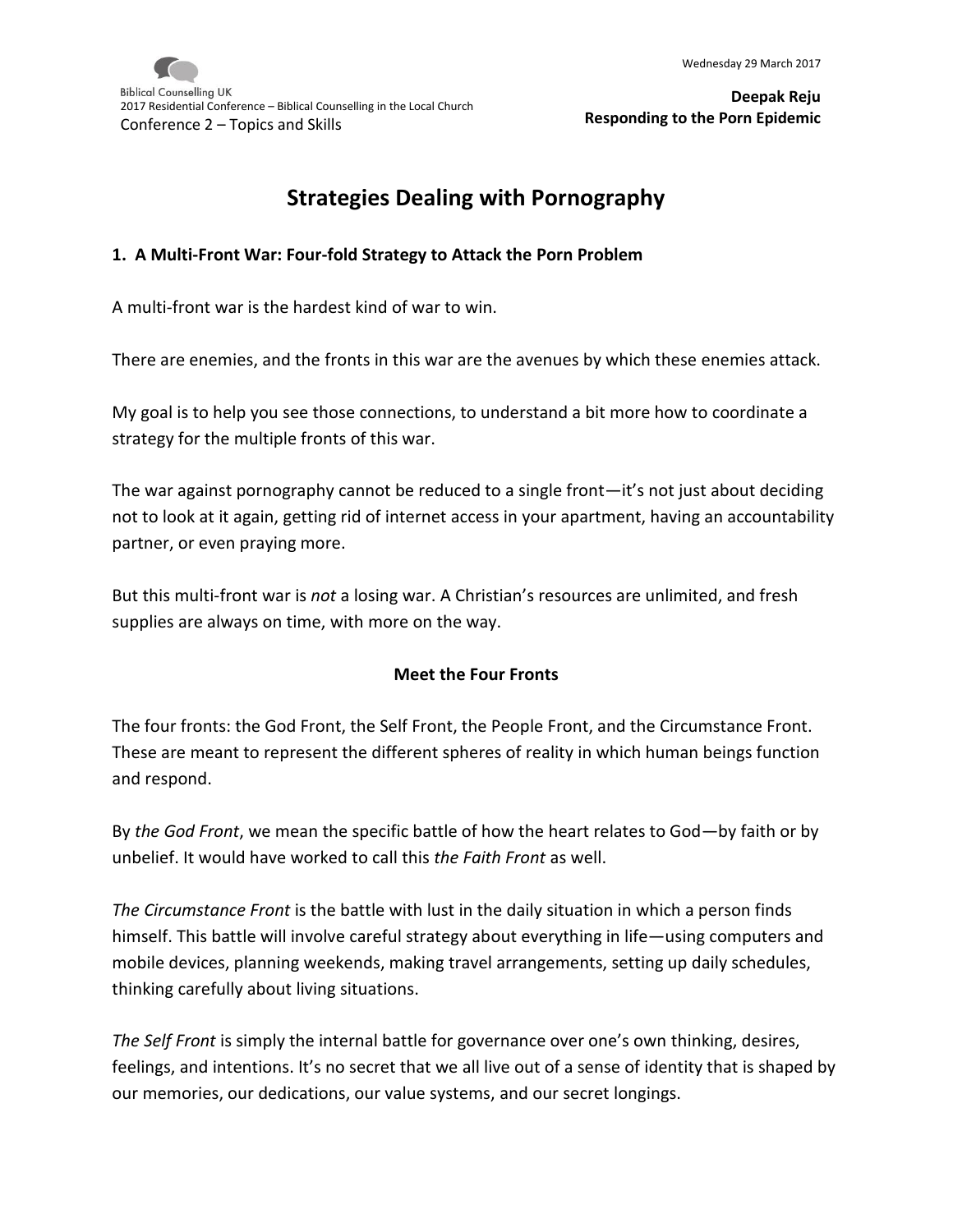*The People Front* is the battle with lust over the relationships in a person's life. Giving into sexual lust has devastating effects on relationship.

All four fronts must be considered for a strategy to be effective.

## **Four Fronts, One Victory**

As a Christian stops relying on himself to defeat sin, and puts his faith in Christ's finished work on the Cross, he will enter into a trajectory of success that begins to put to death the sin that has entangled him for so long, and he also starts living in the fullness of life that God intends for him.

*A strategy for victory on the multiple fronts of this war must be arranged upon the victory already accomplished by Christ.* 

# **2. Practical Realities: Counselling a Porn Struggler**

## **The Case Study—David, a Single-man Addicted to Porn**

Twenty-three and single, David has wrestled with pornography for years. He fights daily, some days winning, many days losing. He is doing what he should do, but he knows he needs help. So, he's come to you.

David's struggles started in ninth grade. Several of his friends were looking at pornography on their computers, which is how he was introduced to it. He remembers looking for it on his own, and it didn't take long to find it. Staring at a naked woman for the first time, he was both surprised and excited. He felt a mixture of curiosity and arousal all at the same time. The day after he felt ashamed, so he avoided going back to the website for a few months. His parents hadn't said anything to him about sex, leaving him to figure it out on his own.

He lingered over that initial excited feeling, and his curiosity got to him. Two months later, he looked again. He found a pornographic site, and plunged in. Over the next few days, and then weeks, he looked daily, and his hunger grew, and grew, and grew. His desire for porn quickly overtook his life. One day, his father walked in as David was consuming nude pictures. Shocked, his father didn't know what to do at first. Muscles on his face tightened, eyebrows furrowed, his father bellowed out, "WHAT ARE YOU DOING?" Silence. David didn't say a word. All he could do was wallow in shame. He looked down, not able to make eye contact with his father. The next thirty minutes were painful. His father cross-examined him, every question laced with anger. David owned up to his struggles, but that didn't make the conversation any easier.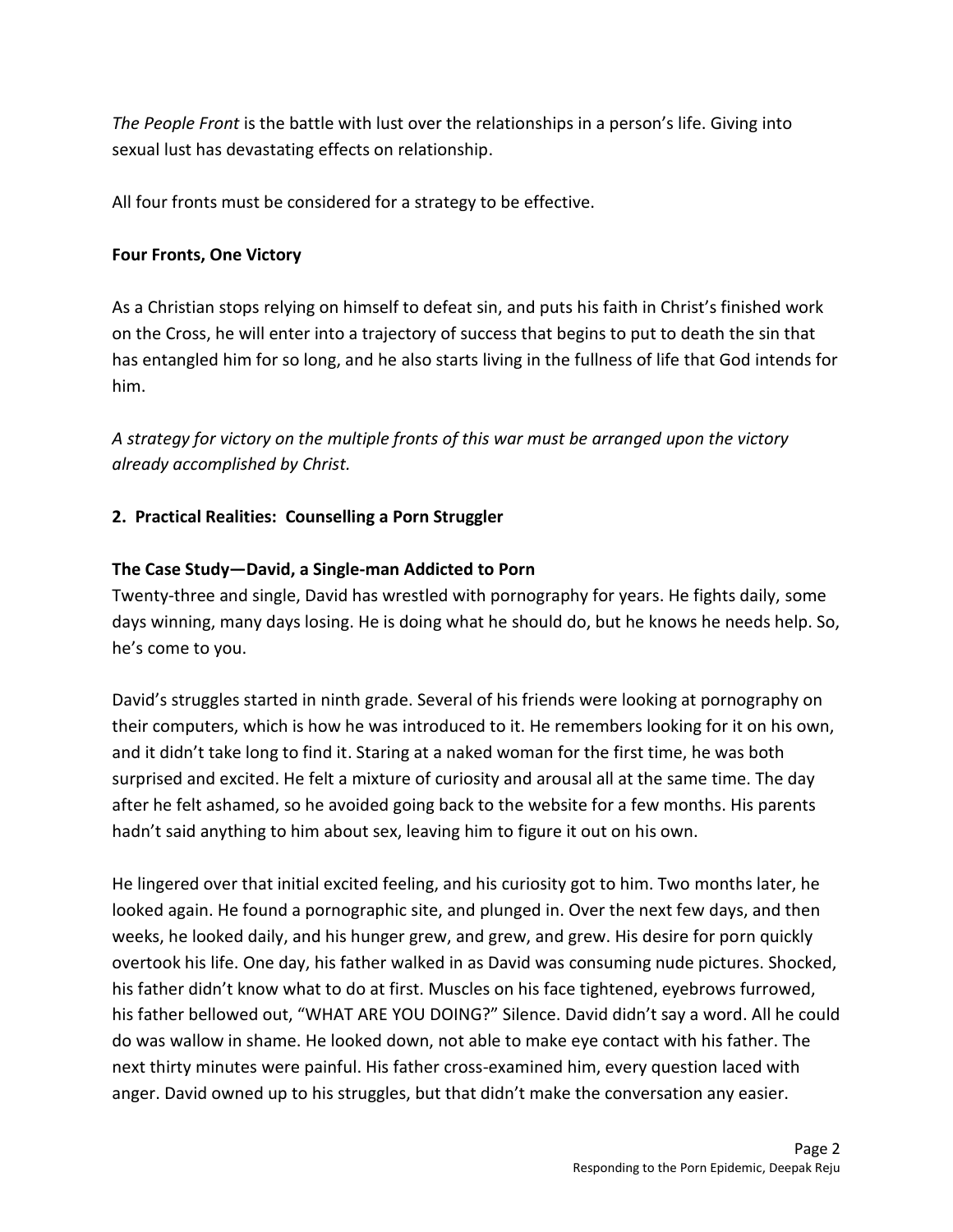The next day, his father offered accountability. They met a couple of times over the coming weeks. But, as normal, his father got busy with other things. Accountability dropped off. Left alone again, David fought his addiction on his own. And a seed of bitterness was planted in his heart.

The Lord saved David at the end of high school through a youth group retreat. The porn stopped for a few months after his conversion. Several times he thought, "Maybe I'm finally done with this? Maybe I'm finally free of the porn?" But that turned out to not be true.

In college, it took no more than a few weeks before David hunted for porn again. This continued with only brief periods of reprieve. "In college, I talked with my pastor, but he got frustrated with me. He kept telling me the same things—repent of my sin, read my Bible, pray, trust in Christ. After a while, it was as if the pastor didn't know what else to say," recalls David, this time with a look of frustration. "I kept on reading, repenting, and praying, but nothing changed."

After college David moved to a major city to start a new job. He resolved to do something about the problem. He read Scripture, prayed, and read books about fighting pornography, but, on his own, he didn't find success in stopping his sin.

In his first meeting with you, he confesses, "I feel like a *major* failure. I can go a few days without doing it, but then I always come back to it. I can't help it. I need more. But I do it again and then I feel horrible afterwards," says David, with guilt written all over his face. "It's like a dog returning to his own vomit."

David slugs his way through a stressful job. Overwhelmed by the pressure, he locks the door at work and submerges himself in porn. None of his roommates know about the problem. Apart from you, no one else at church knows about it.

David's shame stands as a barrier that keeps him from talking to others. "I'm very, very embarrassed about my struggles," he says. "I feel dirty every time I finish a bout with pornography." He talks to his best friend Jason, but transparent conversations are rare. Their schedules are so busy; they live like two ships passing in the night. David has a few friends at church, but for the most part, he feels trapped in terminally casual relationships. Most of his friendships with other men lack depth and genuine vulnerability. He often feels alone.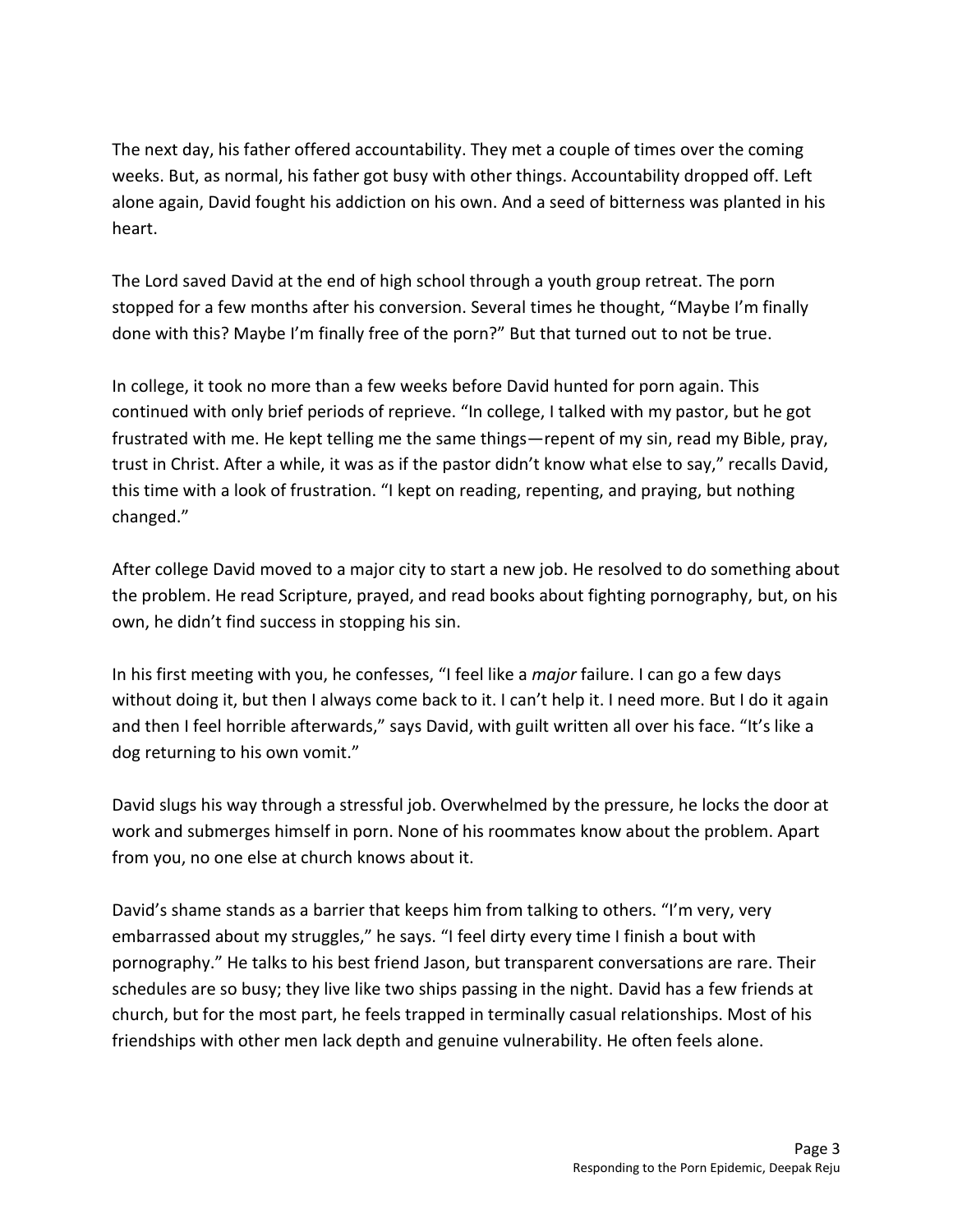He recently asked out a girl at the church, but she turned him down. In the aftermath, his feelings of rejection piled on top of his lingering guilt from the porn addiction.

Some days David downplays the problem. He thinks, "It's not that big of a deal," or "I can get control of it," or "it's not going to hurt anyone," or "one day when I'm married, this will all go away," or even, "I don't want to burden other people." At other points he obsesses over his struggle so much that he doubts whether or not he is even saved. David finally came to the end of himself and realized he was deceiving himself, which is why he came to you for help.

Doubts often plague him because his porn struggles stubbornly persist. When he describes God, he says, "I know God is good, but he is not good *to me*."

#### **Fighting on Four Battle Fronts**

Let's think through our four fronts of the battle…

#### *The God Front*

Remember that the God front focuses on the spiritual parts of this battle—anything that deals with God, Christ, sin, faith, hope, etc.

We want to know about David's personal relationship with God.

David does not genuinely believe God cares about him. His distorted view of God needs to change. *One thing we can do as a discipler is help David see who God is—to personally understand God's character and his love.* 

We want to ask about David's sin struggles.

The longer an addict looks at porn, the more momentum he will have built in that direction, and the harder it will be to reverse the patterns.

Porn strugglers grow so comfortable with their sin that they lose the ferocious edge needed to win this battle. See Jesus' words in Matthew 5:27-30.

For the Christian empowered by the Holy Spirit and the Word, only an aggressive disposition against sin is suitable for this battle.

We encourage David to pursue repentance. Picture his conscience as a circle, with a clear and distinct line dividing good from evil, right from wrong.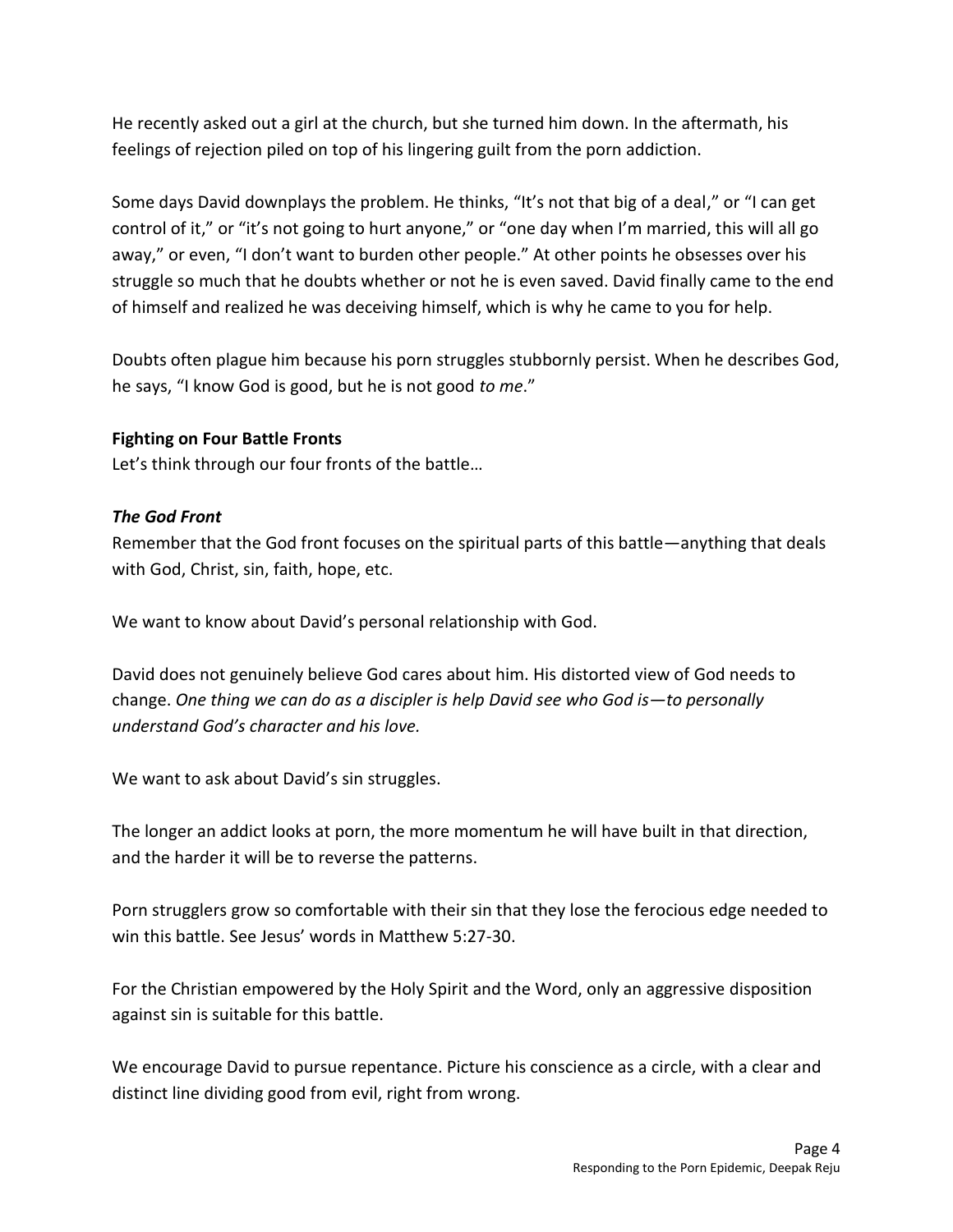

In his conscience, after repeated exposure to porn, the line becomes fuzzy and less distinct.



An addict gets no help from his conscience because repeated exposures have numbed it. At the same time, his carnal desires run amok.

The antidote to a dulled conscience and selfish desires is a daily habit of quick repentance and consistent obedience.

In confessing his sin to God, the addict cultivates a right fear of God (Psalm 34:11-14) and facilitates a right understanding of who God is according to the Scriptures.

David's consistent pattern of failure made him start accepting lies—like he can't change or or God doesn't care about him. We help David by directing him to biblical passages that remind him of spiritual realities. Cf. Philippians 1:6; Romans 6:1-14.

Where too many disciplers go wrong—they myopically focus on fighting sexual sin, and lose sight of faith. *Faith in Christ is the chief goal of Christian discipleship.*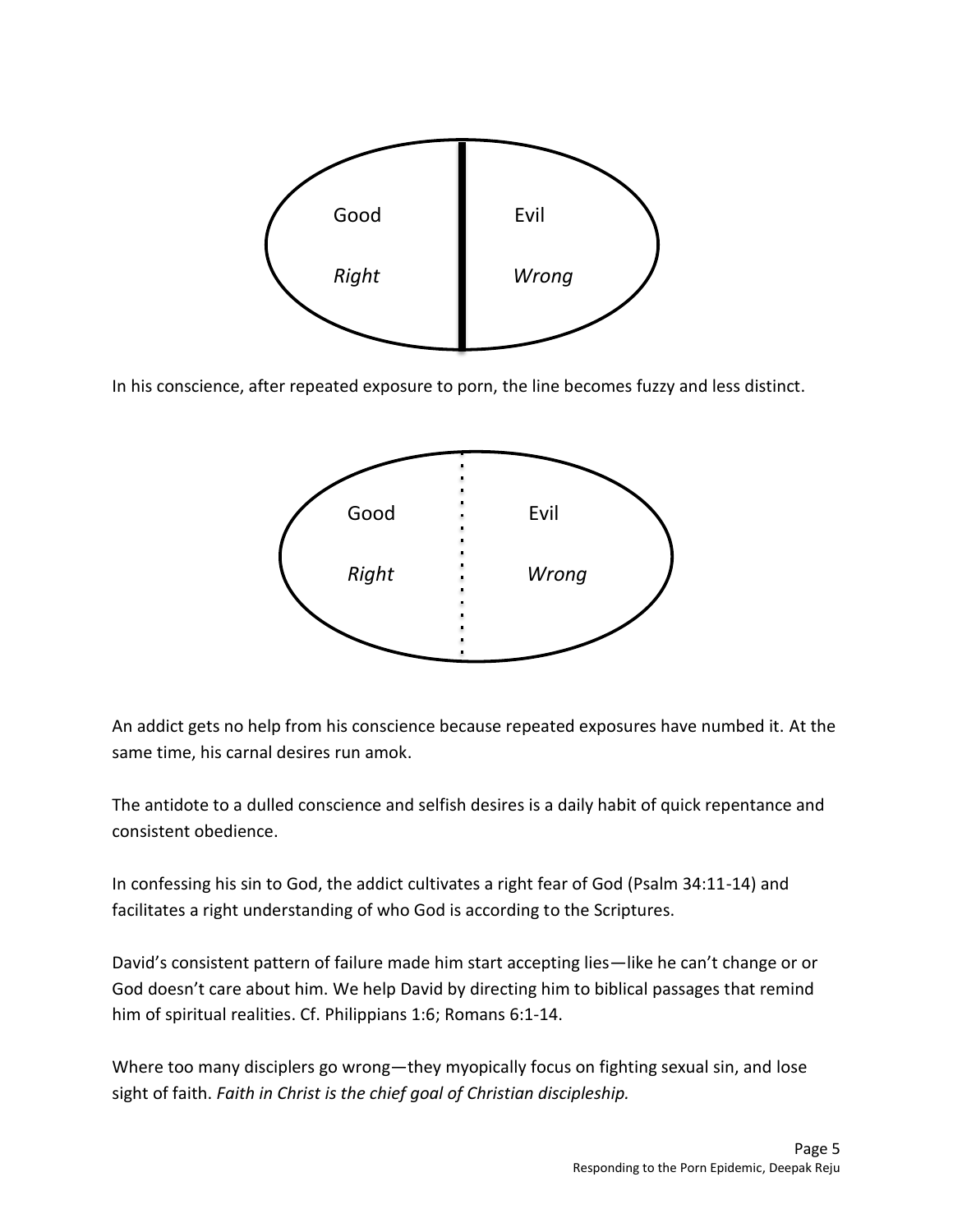## *The Circumstance Front*

While the faith front is the *most important*; the circumstance front is the *most urgent*.

We start by asking David to be brutal in cutting off access to pornography. A radical disposition towards his sin should lead to concrete actions.

Boundaries are the barriers that the addict constructs to inhibit his use of porn.

A good rule of thumb for any addict—boundaries need to be built thick enough to *protect the addict from himself*.

Our goal is to build a fortified wall around David's lust-craved heart, so that once we've slowed down the bleeding, the real heart work can be done.

## *The Self (Internal) Front*

When we find the term "heart" in the Bible, it's describing the core or central part of who we are.

What are David's heart issues? Is there a reckless pursuit of pleasure because he wants to satisfy his sexual cravings? Does he wrestle with the boredom of a pietistic lifestyle—so porn is a way to fill the boredom? Is he looking for some sense of adventure? Is he angry at God for not giving him a girlfriend or a way to satisfy his sexual needs? Is he bitter at his father for not providing accountability early on in the struggle? Is he looking for affirmation or comfort?

We draw out the lies and self-justifications that allow David to downplay the problem and stay stuck in the sin. He is preaching to himself a false gospel.

We ask about David's fantasy life.

As we help David work through his struggle, we see a shift from focus on his *external* battles (like temptations to look lustfully at scantily clad women on a computer screen or a cell phone) to his *internal* world (his heart, mind, thoughts and emotions).

The lack of self-control can show itself not just in his behavior, but now in his internal world, as he spends just as much time pulling images from his brain and fantasizing.